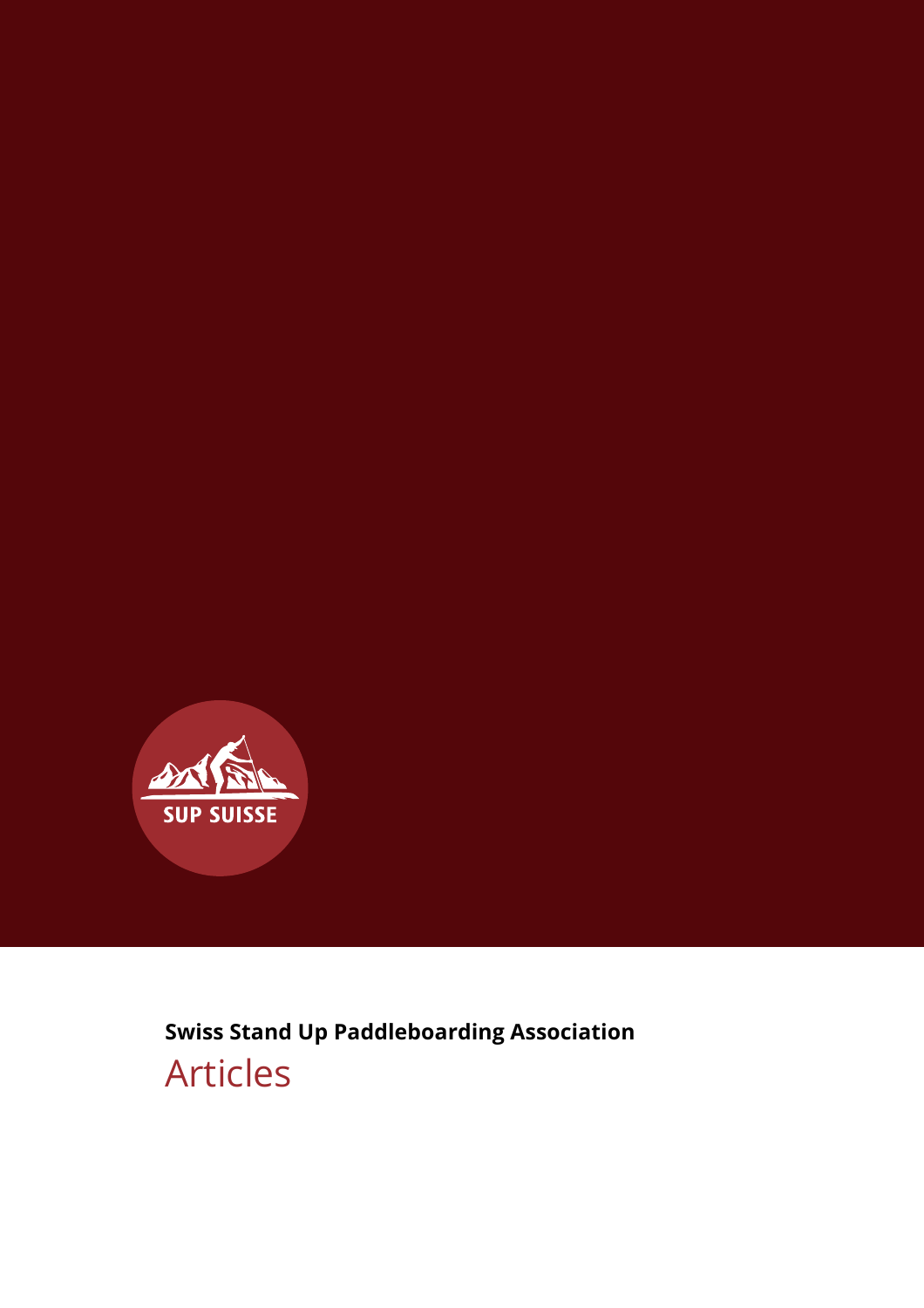

| $\mathbf{1}$   | NAME AND REGISTERED OFFICE       | 3              |
|----------------|----------------------------------|----------------|
| $\overline{2}$ | PURPOSE OF THE ASSOCIATION       | 3              |
| 3              | <b>FINANCIAL MEANS</b>           | 3              |
| 4              | <b>MEMBERSHIPS</b>               | 3              |
| 5              | <b>TERMINATION OF MEMBERSHIP</b> | $\overline{4}$ |
| 6              | <b>RESIGNATION AND EXCLUSION</b> | $\overline{4}$ |
| $7^{\circ}$    | LANGUAGE AND COMMUNICATIONS      | $\overline{4}$ |
| 8              | <b>ASSOCIATION BODIES</b>        | 5              |
| 9              | <b>ASSOCIATION ASSEMBLY</b>      | 5              |
| 10             | THE BOARD                        | 6              |
| 11             | <b>STATUTORY AUDITORS</b>        | $\overline{7}$ |
| 12             | <b>AUTHORITY TO SIGN</b>         | $\overline{7}$ |
| 13             | <b>LIABILITY</b>                 | $\overline{7}$ |
| 14             | DISSOLUTION OF THE ASSOCIATION   | $\overline{7}$ |
| 15             | <b>ENTRY INTO FORCE</b>          | $\overline{7}$ |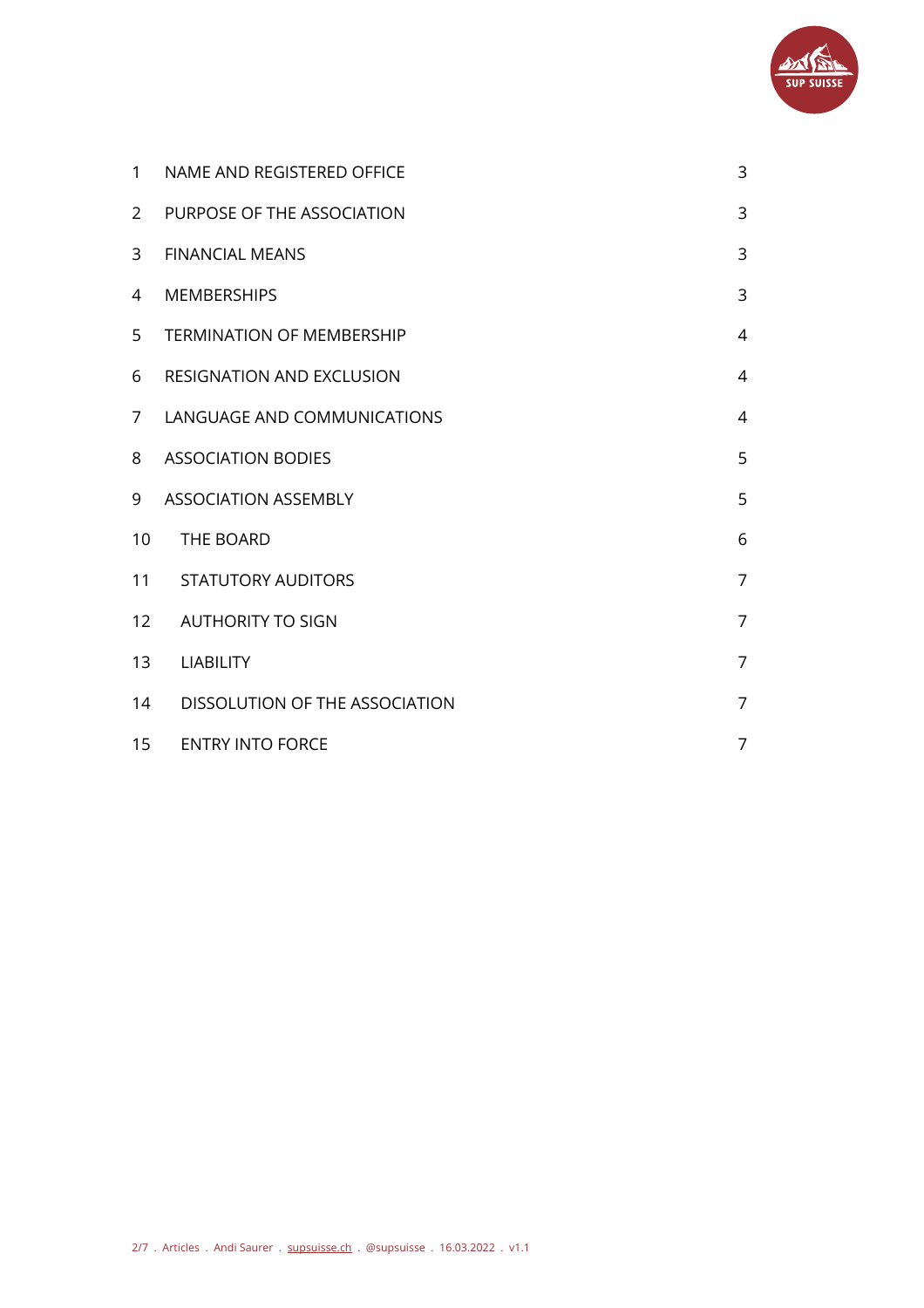

# **1 Name and Registered Office**

The Swiss Stand up Paddleboarding Association (hereafter referred to as "SUP Suisse" or "association") is an association according to articles 60 ff. of the Swiss civil code (ZGB). The association is party-politically and confessionally independent.

SUP Suisse is located in Switzerland at the domicile of the president in place.

#### **2 Purpose of the Association**

The purpose of SUP Suisse is to promote and develop stand up paddling in Switzerland in all its varieties and to hold Swiss Championships to nominate the official Swiss champion.

The association may draft and publish press releases and/or other publications.

#### **3 Financial Means**

To pursue the purpose of the association, SUP Suisse has the following means at its disposal:

- Membership fees
- Income from own events
- Subsidies
- Income from service agreements
- Donations and grants of all kinds

The membership fees are determined annually by the association assembly. Honorary members and acting members of the board are exempt from the membership fee.

The fiscal year corresponds to the calendar year.

## **4 Memberships**

Natural and legal persons who support the purpose of the association and pay the annual membership fee can become **members**.

Natural and legal persons who like to support the association and pay the annual membership fee, or a higher freely chosen amount, can become **supporting members**. Supporting members do not have voting rights during an association assembly.

Any natural person who has reached the age of 12 by January 1 of the current year and has not yet reached the age of 20, who wishes to participate actively in association's activities, who pays the annual membership fee, and who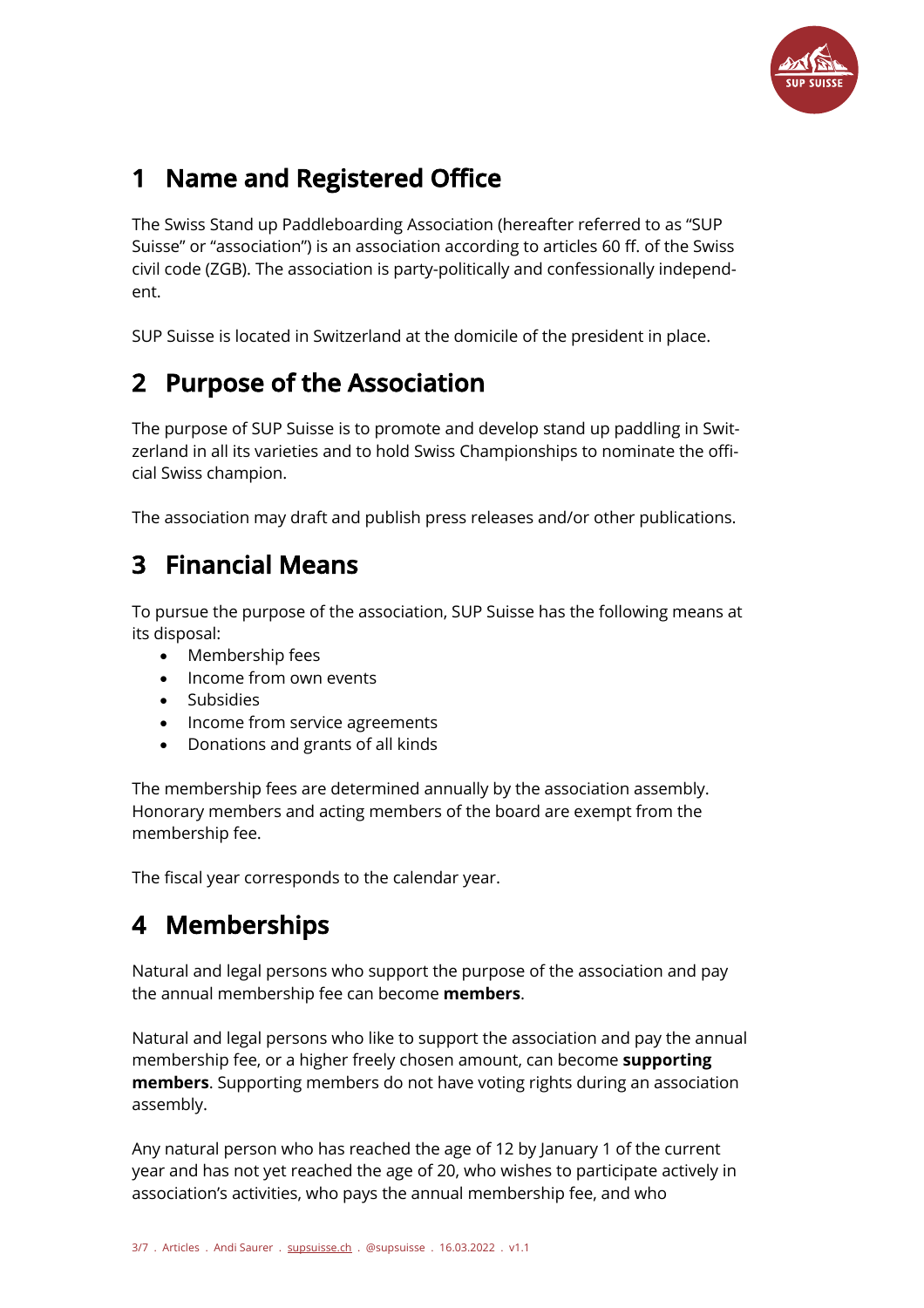

undertakes to comply with the statutes and regulations and to support the association's objectives, may become a **junior member**. Junior members pay half the normal membership fee.

For minors, the written consent of the legal representative is also required.

People with special contributions to the benefit of the association may be appointed **honorary members** by the board. The association assembly approves the nomination. Honorary members have the same rights as members but pay no membership fee.

An application to become a member of the association may be submitted at any time. The membership application must be submitted by email or through the application form on the website of SUP Suisse. The association may further request information and documents in writing. The board decides on the acceptance of new members.

#### **5 Termination of Membership**

Membership expires

- for natural persons by resignation, exclusion, or death.
- for legal entities by resignation, exclusion, or dissolution of the legal entity.

## **6 Resignation and Exclusion**

Withdrawal from the association is possible at any time by written declaration to the board and becomes effective at the end of the calendar year.

A member can be expelled from the association at any time without giving a reason. The board shall make the exclusion decision. The excluded member may appeal this decision to the association assembly, which will make the final decision.

Membership fees are collected in March of the current year. The payment period is 30 days. Defaulting members will be reminded twice after the payment deadline. If they are not paid by the end of November despite reminders, membership will expire.

# **7 Language and Communications**

The official language of the association is English. The association further may, at its discretion, communicate in German, French and Italian.

All communications (including official communications, e.g. invitations to the association assembly, and non-official communications) to its members are made through the website of the association (www.supsuisse.ch), which is the official information platform of the association. Additionally, communications can be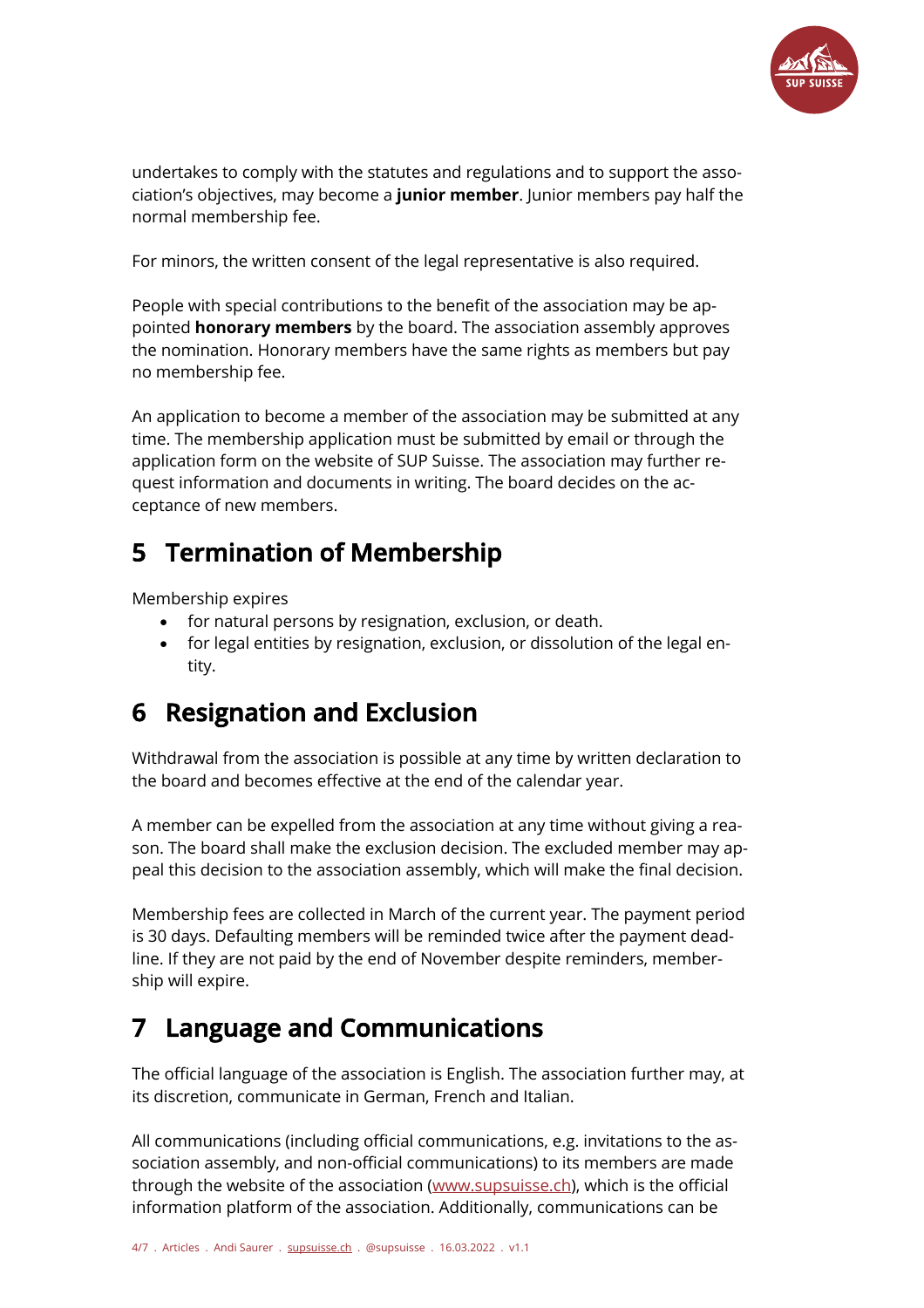

done by way of e-mail and/or regular mail as well as through social media channels.

# **8 Association Bodies**

The association is composed of the following bodies:

- Association Assembly
- Executive Board (herein referred to as the "board")
- Statutory Auditors

## **9 Association Assembly**

The supreme body of the association is the association assembly (AGM). An ordinary association assembly is held annually in the first quarter of the calendar year.

Members are invited to the association assembly in writing at least four weeks in advance, stating the agenda items. Invitations by email are valid.

Proposals for the attention of the association assembly must be submitted in writing to the board by two weeks at the latest.

The association assembly can be held in Switzerland, during a contest organized by the association abroad, or online using video chat software.

Extraordinary association assemblies may be convened at the resolution of the board or the request of one-fifth of the members.

The association assembly is the supreme body of the association. It has the following inalienable tasks and competencies:

- A. Approval of the minutes of the last association assembly.
- B. Approval of the annual report of the board.
- C. Acceptance of the auditor's report and approval of the annual financial statement.
- D. Discharge of the Board.
- E. Election of the president and the other members of the board as well as the auditors.
- F. Determination of the membership fees.
- G. Taking note of the annual budget.
- H. Taking note of the program of activities.
- I. Taking note of the board member job descriptions.
- J. Passing of resolutions on motions of the board and the members.
- K. Amendment of the articles.
- L. The decision on exclusion of members.
- M. Passing resolutions on the dissolution of the association and the use of the liquidation proceeds.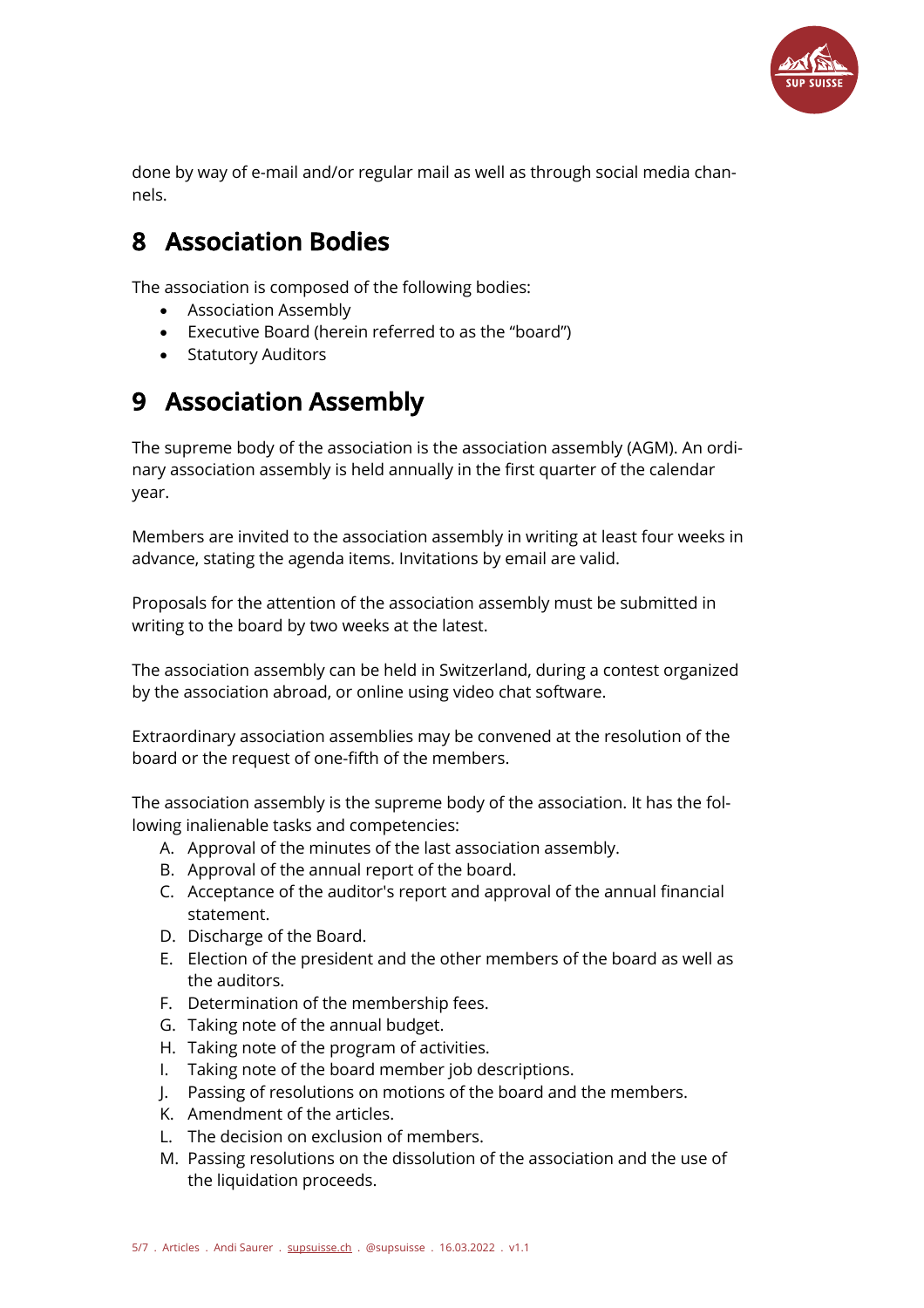

Any association assembly duly convened shall constitute a quorum regardless of the number of members present.

Resolutions are passed when a simple majority of the members present and eligible to vote so vote. The president casts the deciding vote in the event of a tie.

To be eligible to vote, members must have 2-year minimum seniority. Excluded from this are members of the board and honorary members. The board can grant voting rights to all present members at an association assembly if communicated so with the invitation. Supporting members have no right to vote under any circumstance.

At least a record of the resolutions passed shall be drawn up.

Guests may also be invited to the association assembly, but have no right to vote under any circumstance.

#### **10 The Board**

The board of directors consists of 3 to 5 persons. The term of office is 2 years. Re-election is possible.

The board constitutes itself except for the presidium. Each position is described by a job description. A board member can hold several positions. All positions can be shared by a maximum of two board members.

The board shall constitute a quorum if at least half of the members of the board are present.

The board manages the day-to-day business and represents the association externally.

It issues regulations. It may appoint working groups (specialist groups). It may employ or commission persons for the achievement of the association's goals in return for appropriate compensation.

The board has all competencies that are not assigned to another body by law or according to these statutes.

The board meets as often as business requires. Any member of the board may request that a meeting be convened, stating the reasons.

If no member of the board requests oral deliberation, resolutions may be passed by circular letter (including e-mail).

The board is in principle active on an honorary basis; it is entitled to reimbursement of effective expenses.